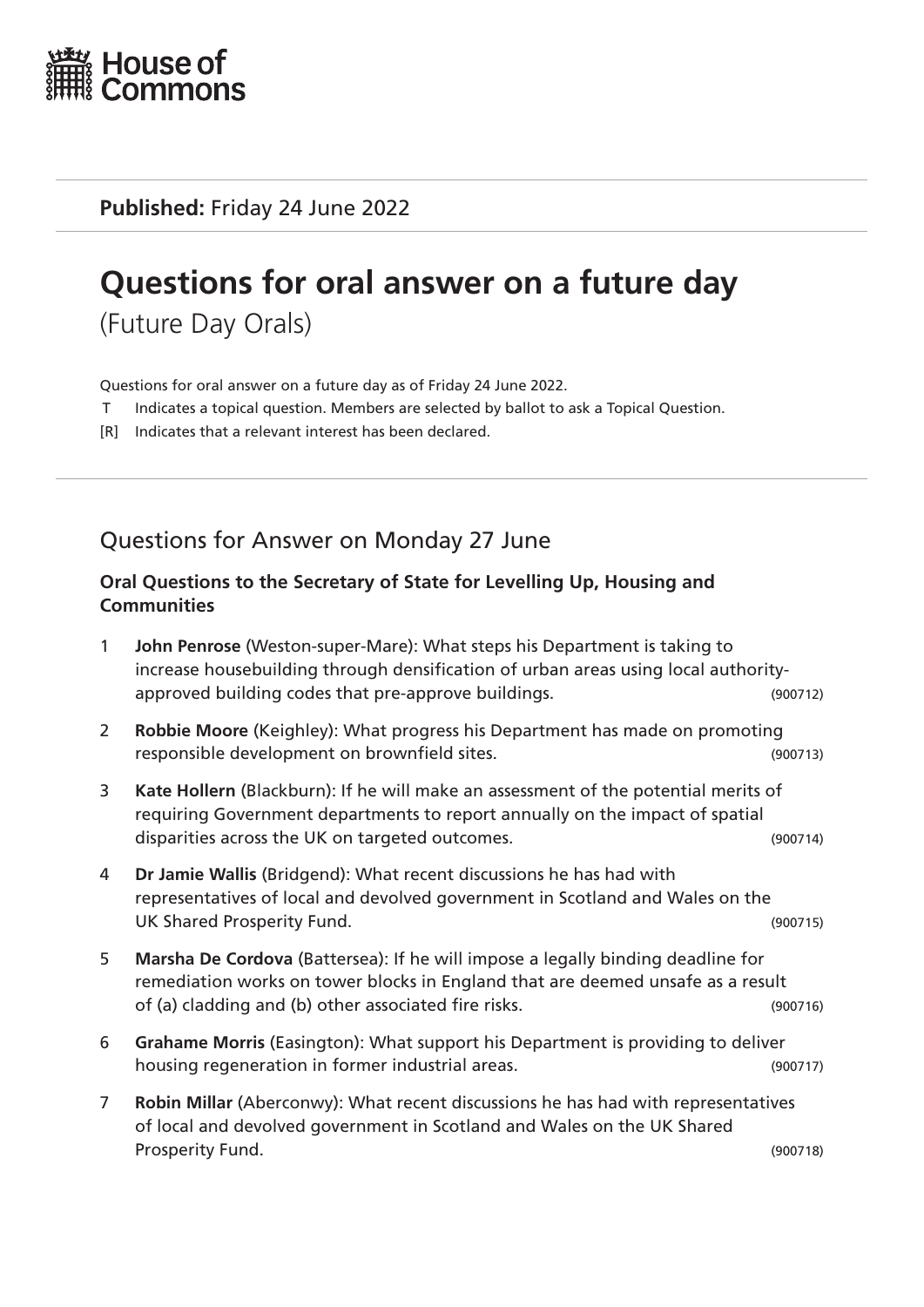| 8  | Mick Whitley (Birkenhead): What assessment he has made of the impact of the<br>allocation of the UK Shared Prosperity Fund on real-term funding levels for<br>communities.                                                        | (900720) |
|----|-----------------------------------------------------------------------------------------------------------------------------------------------------------------------------------------------------------------------------------|----------|
| 9  | Sarah Green (Chesham and Amersham): What recent assessment he has made of<br>the suitability of his Department's standard method for calculating housing need.                                                                    | (900721) |
| 10 | Kate Osamor (Edmonton): What steps he is taking to increase the number of social<br>homes built each year.                                                                                                                        | (900722) |
| 11 | Michael Fabricant (Lichfield): Whether he has had discussions with the Mayor of<br>the West Midlands on steps his Department is taking to help rough sleepers into<br>long-term accommodation.                                    | (900723) |
| 12 | Craig Tracey (North Warwickshire): What progress his Department has made on<br>improving the safety of residential buildings.                                                                                                     | (900724) |
| 13 | Ben Lake (Ceredigion): What recent discussions he has had with Cabinet colleagues<br>on improving the digital connectivity of the hardest-to-reach premises as<br>referenced in the Levelling Up White Paper.                     | (900725) |
| 14 | Stephanie Peacock (Barnsley East): What recent assessment he has made of the<br>impartiality of criteria used to award levelling up funds.                                                                                        | (900726) |
| 15 | Philip Dunne (Ludlow): What steps his Department is taking to help ensure that<br>the development of homes and commercial buildings does not overload existing<br>water treatment infrastructure.                                 | (900727) |
| 16 | Mohammad Yasin (Bedford): What steps he is taking to support first-time buyers<br>onto the housing ladder.                                                                                                                        | (900728) |
| 17 | Matt Western (Warwick and Leamington): What legislative steps he is taking to<br>progress leasehold reform.                                                                                                                       | (900729) |
| 18 | Sarah Olney (Richmond Park): What steps he is taking to support commercial<br>tenants for the purposes of transforming town centres.                                                                                              | (900730) |
| 19 | Peter Gibson (Darlington): What progress his Department has made on supporting<br>garden communities.                                                                                                                             | (900731) |
| 20 | James Grundy (Leigh): What assessment he has made of the potential impact on<br>local communities of the projects funded through the latest tranche of awards<br>from the (a) Levelling Up Fund and (b) Community Ownership Fund. | (900732) |
| 21 | Carol Monaghan (Glasgow North West): What recent assessment he has made of<br>the potential effect of the levelling up agenda on the cost of living.                                                                              | (900733) |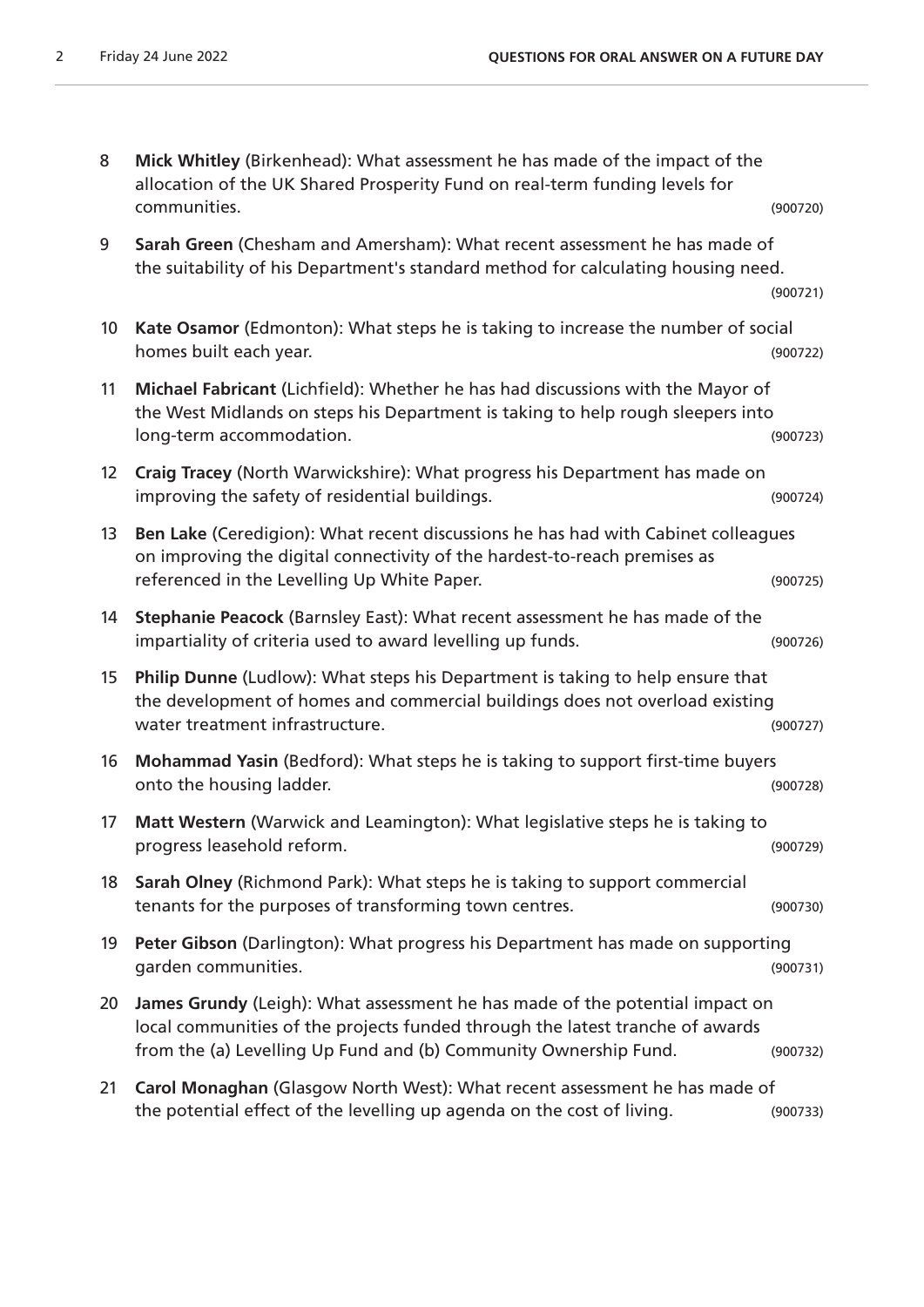- 22 **Stuart C McDonald** (Cumbernauld, Kilsyth and Kirkintilloch East): What recent discussions he has had with elected members in the devolved Administrations on the (a) equity and (b) transparency of the (i) Levelling Up Fund and (ii) UK Shared Prosperity Fund. (900734)
- 23 **Emma Hardy** (Kingston upon Hull West and Hessle): What progress he has made on reforming the planning system. (900735)
- 24 **Sara Britcliffe** (Hyndburn): What assessment he has made of the potential impact on local communities of the projects funded through the latest tranche of awards from the (a) Levelling Up Fund and (b) Community Ownership Fund. (900736)

#### **At 3:15pm**

### **Topical Questions to the Secretary of State for Levelling Up, Housing and Communities**

| T1             | Dr Alan Whitehead (Southampton, Test): If he will make a statement on his<br>departmental responsibilities. | (900737) |
|----------------|-------------------------------------------------------------------------------------------------------------|----------|
| T <sub>2</sub> | Dan Carden (Liverpool, Walton):                                                                             | (900738) |
| T3             | <b>Peter Aldous (Waveney):</b>                                                                              | (900739) |
| T4             | <b>John McNally (Falkirk):</b>                                                                              | (900740) |
|                | T5 Fleur Anderson (Putney):                                                                                 | (900741) |
|                | T6 Sarah Atherton (Wrexham):                                                                                | (900742) |
| T7             | <b>Emma Hardy (Kingston upon Hull West and Hessle):</b>                                                     | (900743) |
| T <sub>8</sub> | <b>Ronnie Cowan (Inverclyde):</b>                                                                           | (900744) |
| T9             | <b>Martin Vickers (Cleethorpes):</b>                                                                        | (900746) |
|                |                                                                                                             |          |

# Questions for Answer on Tuesday 28 June

### **Oral Questions to the Chancellor of the Exchequer**

- 1 **Neale Hanvey** (Kirkcaldy and Cowdenbeath): What recent discussions he has had with (a) Cabinet colleagues and (b) stakeholders on the potential merits of zerorating VAT on domestic fuel. (900757)
- 2 **Dame Nia Griffith** (Llanelli): Whether his Department is taking steps to reduce HM Revenue and Customs paperwork for alcohol exporters. (900758)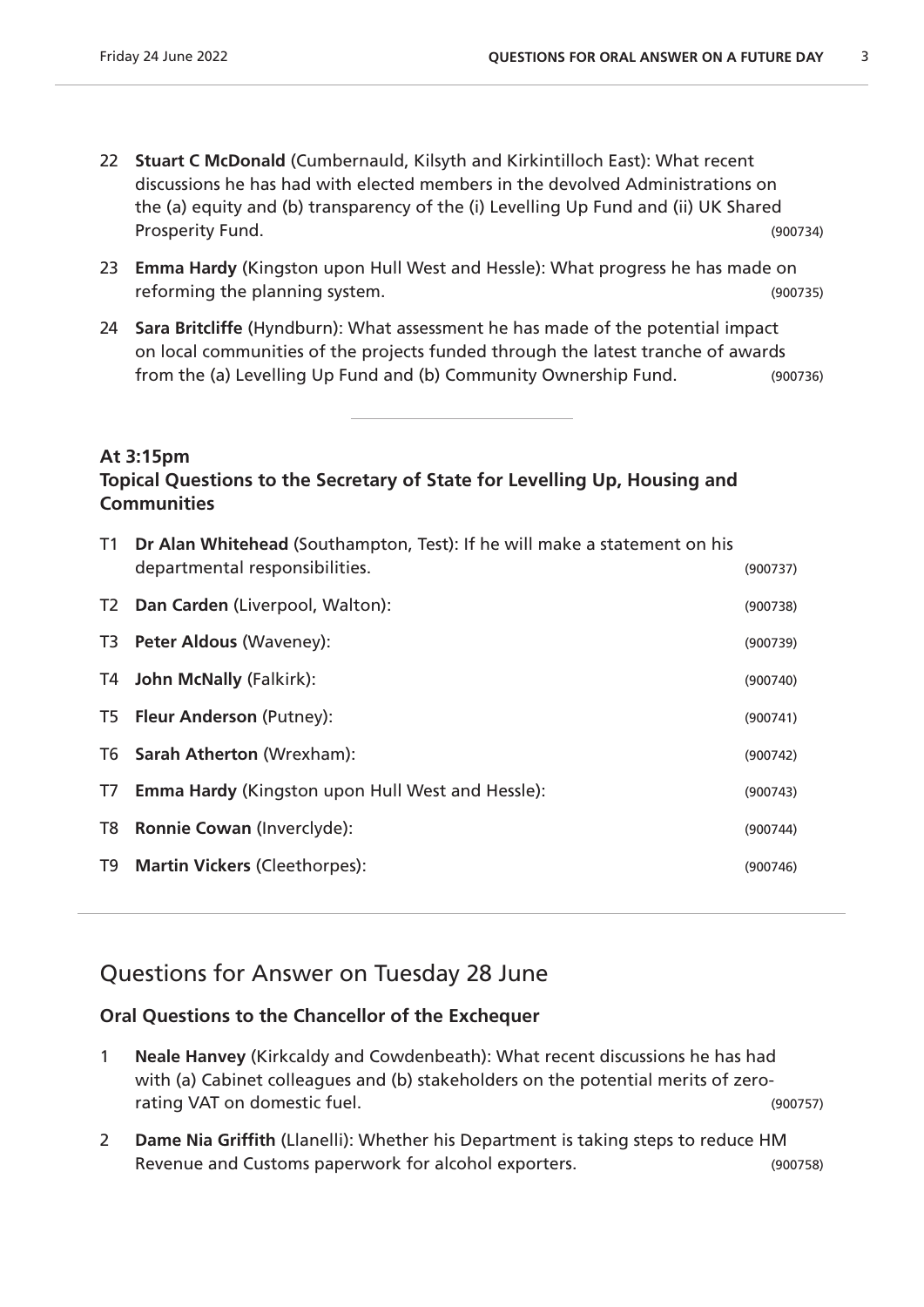| 3                | Stephen Farry (North Down): What fiscal steps he is taking to help reduce the<br>impact of rises in the cost of living in Northern Ireland.                                                                                | (900759) |
|------------------|----------------------------------------------------------------------------------------------------------------------------------------------------------------------------------------------------------------------------|----------|
| 4                | Saqib Bhatti (Meriden): What fiscal steps his Department is taking to support small<br>and medium-sized enterprises.                                                                                                       | (900760) |
| 5                | Alicia Kearns (Rutland and Melton): What discussions he has had with the<br>Secretary of State for Levelling Up, Housing and Communities on local government<br>funding for rural areas.                                   | (900761) |
| 6                | Clive Efford (Eltham): What recent assessment he has made of the effect of trends<br>in the level of inflation on the UK economy.                                                                                          | (900762) |
| 7                | Dan Carden (Liverpool, Walton): What recent fiscal steps he has taken to help<br>reduce economic inequality.                                                                                                               | (900763) |
| 8                | Sarah Atherton (Wrexham): What fiscal steps his Department is taking to<br>encourage levelling up across the UK.                                                                                                           | (900764) |
| 9                | Chris Green (Bolton West): What fiscal steps he has taken to support investment in<br>UK infrastructure.                                                                                                                   | (900765) |
| 10 <sup>°</sup>  | Simon Fell (Barrow and Furness): What fiscal steps his Department is taking to<br>support the credit union sector.                                                                                                         | (900766) |
| 11               | Marsha De Cordova (Battersea): What fiscal steps he is taking to help reduce the<br>impact of inflation on households' cost of living.                                                                                     | (900767) |
| 12 <sup>2</sup>  | Mr Gagan Mohindra (South West Hertfordshire): What fiscal steps his Department<br>is taking to support small and medium-sized enterprises.                                                                                 | (900768) |
| 13               | Joanna Cherry (Edinburgh South West): What recent assessment he has made of<br>the potential impact of his Department's fiscal policies on the cost of living.                                                             | (900769) |
| 14               | Ben Lake (Ceredigion): What discussions he has had with the Secretary of State for<br>Business, Energy and Industrial Strategy on the economic effect of the rise in (a)<br>fuel and (b) energy costs on small businesses. | (900770) |
| 15 <sub>15</sub> | Danny Kruger (Devizes): What fiscal steps his Department is taking to support<br>economic growth across the UK.                                                                                                            | (900772) |
| 16               | Peter Aldous (Waveney): What discussions his Department has had with (a) Cabinet<br>colleagues and (b) stakeholders on the potential merits of a windfall tax on<br>electricity generators.                                | (900773) |
| 17               | Mary Glindon (North Tyneside): What fiscal steps he is taking to help reduce the<br>impact of inflation on households' cost of living.                                                                                     | (900774) |
| 18               | Stephen Crabb (Preseli Pembrokeshire): What recent assessment he has made of<br>the effectiveness of the Plan for Jobs in supporting people into work.                                                                     | (900775) |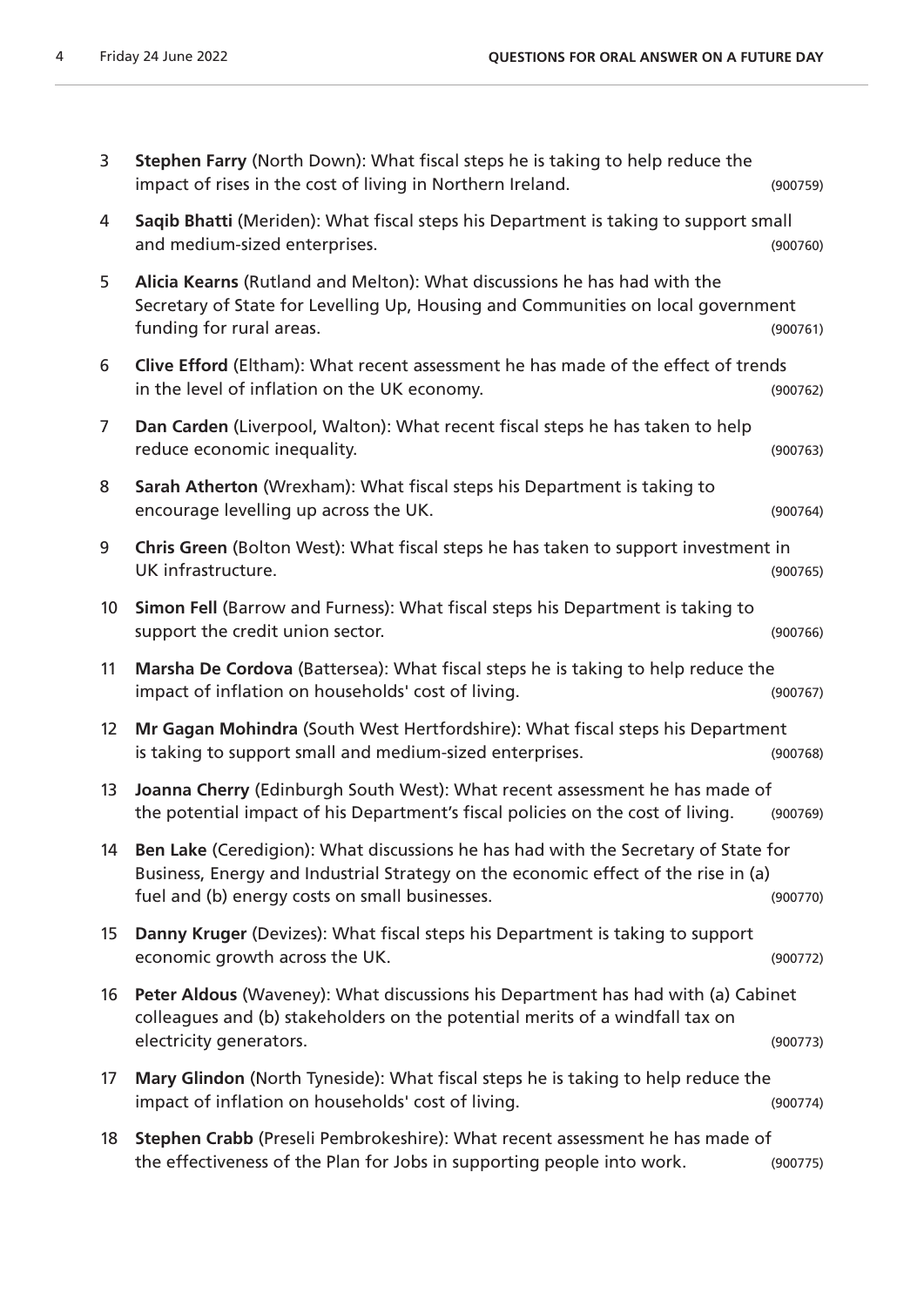| 19        | <b>Christian Wakeford (Bury South): What fiscal steps he is taking to help reduce the</b><br>impact of inflation on households' cost of living.                                                        | (900776) |
|-----------|--------------------------------------------------------------------------------------------------------------------------------------------------------------------------------------------------------|----------|
| 20        | <b>Gareth Bacon</b> (Orpington): What plans the Government has to implement the<br>findings of the fundamental review of business rates.                                                               | (900777) |
| 21        | <b>Andrew Bowie (West Aberdeenshire and Kincardine): If he will make an</b><br>assessment of the potential impact of the energy profits levy on investor<br>confidence in the North Sea energy sector. | (900779) |
| <b>22</b> | Mr Virendra Sharma (Ealing, Southall): What fiscal steps he is taking to help reduce<br>the impact of inflation on households' cost of living.                                                         | (900780) |
| 23        | <b>Emma Hardy</b> (Kingston upon Hull West and Hessle): What recent steps he has<br>taken to ensure fairness in the application of the tax system.                                                     | (900781) |

### **At 12:15pm Topical Questions to the Chancellor of the Exchequer**

| T1 | Philip Davies (Shipley): If he will make a statement on his departmental<br>responsibilities. | (900747) |
|----|-----------------------------------------------------------------------------------------------|----------|
|    | T2 Martin Vickers (Cleethorpes):                                                              | (900748) |
| T3 | <b>Stephen Metcalfe (South Basildon and East Thurrock):</b>                                   | (900749) |
|    | T4 Dan Carden (Liverpool, Walton):                                                            | (900750) |
|    | T5 Stuart C McDonald (Cumbernauld, Kilsyth and Kirkintilloch East):                           | (900751) |
|    | T6 Clive Efford (Eltham):                                                                     | (900752) |
| T7 | <b>Anthony Browne (South Cambridgeshire):</b>                                                 | (900753) |
| T8 | Mr Gagan Mohindra (South West Hertfordshire):                                                 | (900754) |
| T9 | <b>Felicity Buchan (Kensington):</b>                                                          | (900755) |
|    | T10 Patricia Gibson (North Ayrshire and Arran):                                               | (900756) |
|    |                                                                                               |          |

# Questions for Answer on Wednesday 29 June

### **Oral Questions to the Secretary of State for Scotland**

1 **Tom Randall** (Gedling): What steps the Government is taking to help support Scotland's shipbuilding sector. The sector of the sector of the sector of the sector of the sector.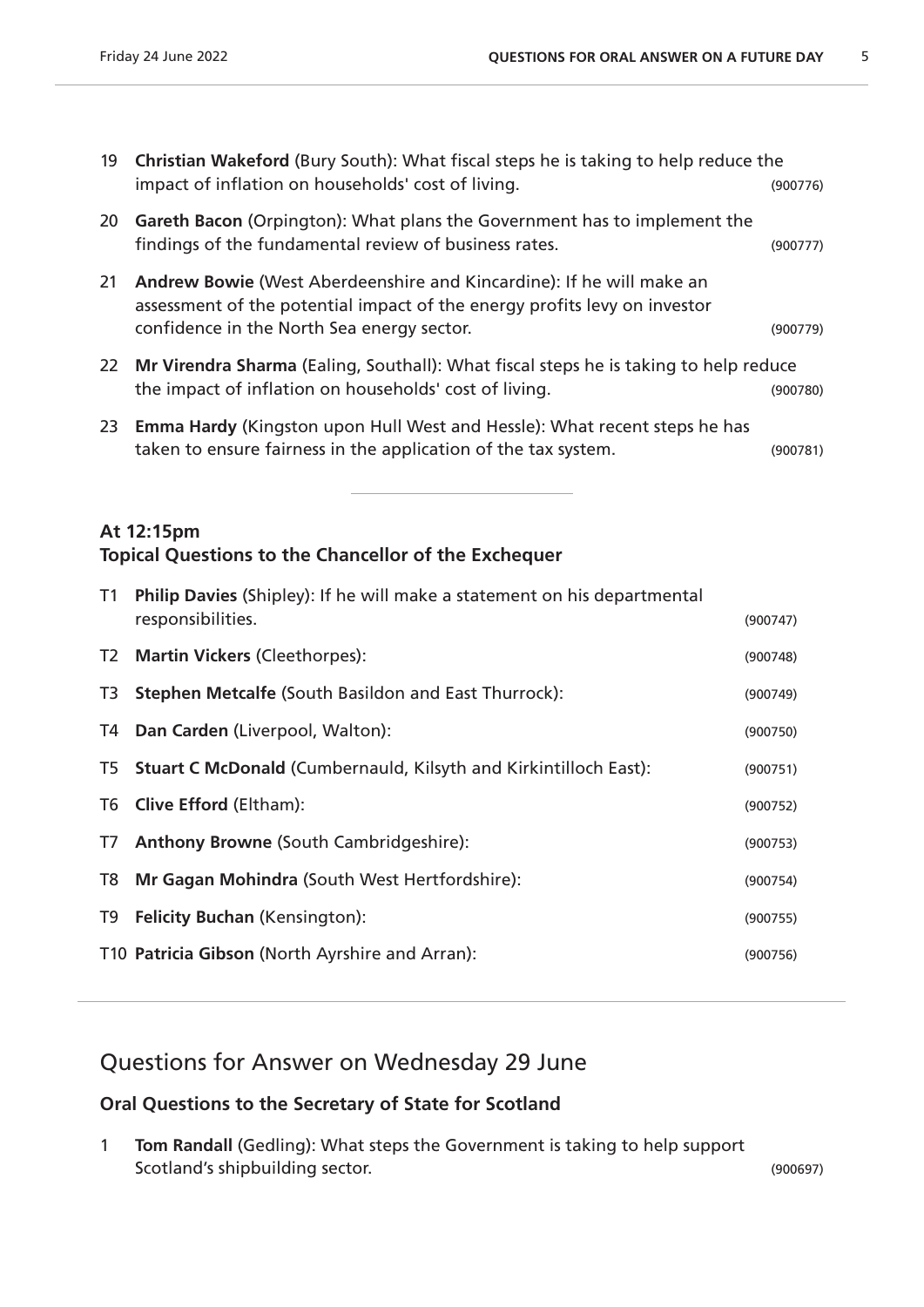| $\overline{2}$ | Fleur Anderson (Putney): What recent steps he has taken with the Secretary of<br>State for Business, Energy and Industrial Strategy to support carbon capture and<br>storage in Scotland.                                             | (900698) |
|----------------|---------------------------------------------------------------------------------------------------------------------------------------------------------------------------------------------------------------------------------------|----------|
| 3              | Angela Crawley (Lanark and Hamilton East): If he will make an assessment of the<br>impact of the Union on Scotland.                                                                                                                   | (900699) |
| 4              | Scott Benton (Blackpool South): What recent discussions he has had with Cabinet<br>colleagues on improving Union connectivity.                                                                                                        | (900700) |
| 5              | Alexander Stafford (Rother Valley): What recent discussions he has had with<br>Cabinet colleagues on the potential economic impact of building two freeports in<br>Scotland.                                                          | (900701) |
| 6              | Chris Elmore (Ogmore): What recent discussions he has had with the Secretary of<br>State for Transport on the effect of High Speed Rail 2 on Scotland.                                                                                | (900703) |
| $\overline{7}$ | Carol Monaghan (Glasgow North West): If he will make an assessment of the effect<br>on Scotland of the state of democracy in the UK.                                                                                                  | (900704) |
| 8              | Jane Stevenson (Wolverhampton North East): What steps the Government is<br>taking to help support Scotland's shipbuilding sector.                                                                                                     | (900705) |
| 9              | Matt Vickers (Stockton South): What recent discussions he has had with Cabinet<br>colleagues on improving Union connectivity.                                                                                                         | (900706) |
| 10             | Janet Daby (Lewisham East): What recent steps his Department has taken to help<br>support the Scottish economy.                                                                                                                       | (900707) |
| 11             | John Stevenson (Carlisle): What recent discussions he has had with Cabinet<br>colleagues on improving Union connectivity.                                                                                                             | (900708) |
| 12             | Mr Philip Hollobone (Kettering): If he will have discussions with the (a) Chancellor<br>of the Exchequer and (b) Scottish Government on the impact of the outbreak of<br>covid-19 on fiscal deficits in (i) the UK and (ii) Scotland. | (900709) |
| 13             | John McNally (Falkirk): If he will make an assessment of the effect on Scotland of<br>the state of democracy in the UK.                                                                                                               | (900711) |
|                | At 12:00pm                                                                                                                                                                                                                            |          |

### **Oral Questions to the Prime Minister**

| Andrew Jones (Harrogate and Knaresborough): If he will list his official |          |
|--------------------------------------------------------------------------|----------|
| engagements for Wednesday 29 June.                                       | (900782) |
| David Morris (Morecambe and Lunesdale):                                  | (900783) |
| <b>Peter Aldous (Waveney):</b>                                           | (900784) |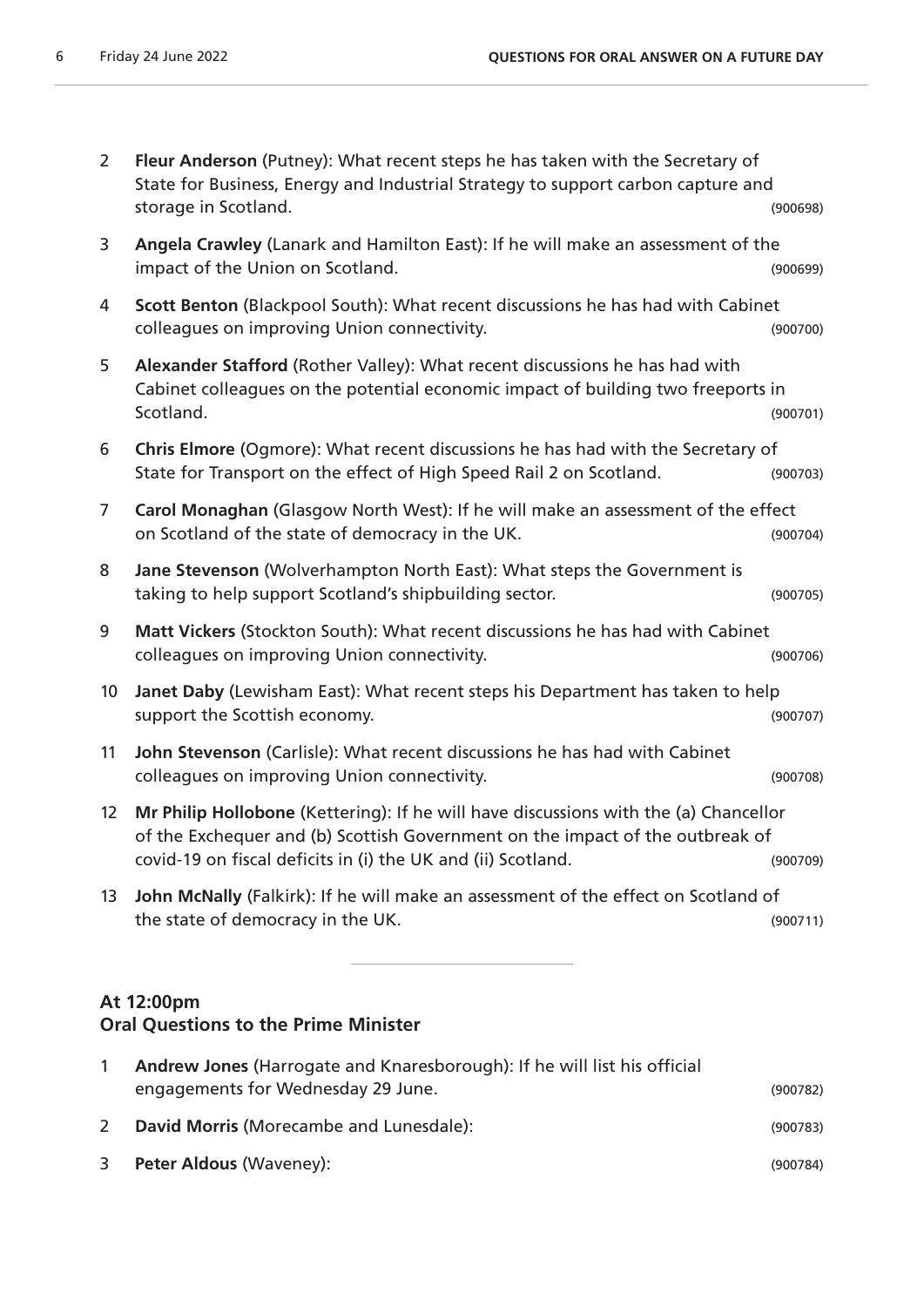| 4                 | Patricia Gibson (North Ayrshire and Arran):                   | (900785) |
|-------------------|---------------------------------------------------------------|----------|
| 5                 | Rosie Duffield (Canterbury):                                  | (900786) |
| 6                 | Mr John Baron (Basildon and Billericay):                      | (900787) |
| 7                 | <b>Sir Oliver Heald (North East Hertfordshire):</b>           | (900788) |
| 8                 | <b>Tim Loughton</b> (East Worthing and Shoreham):             | (900789) |
| 9                 | Paul Bristow (Peterborough):                                  | (900790) |
| 10 <sup>°</sup>   | Daniel Kawczynski (Shrewsbury and Atcham):                    | (900791) |
| 11                | Johnny Mercer (Plymouth, Moor View):                          | (900792) |
| $12 \overline{ }$ | Layla Moran (Oxford West and Abingdon):                       | (900793) |
| 13                | Liz Saville Roberts (Dwyfor Meirionnydd):                     | (900794) |
| 14                | David Simmonds (Ruislip, Northwood and Pinner):               | (900795) |
| 15                | <b>Gill Furniss (Sheffield, Brightside and Hillsborough):</b> | (900796) |

# Questions for Answer on Thursday 30 June

### **Oral Questions to the Secretary of State for Transport**

- **Mark Menzies** (Fylde): What steps he is taking to modernise the UK's railways. (900807)
- **Aaron Bell** (Newcastle-under-Lyme): What steps he is taking to improve electric vehicle infrastructure. (900808)
- **Chris Loder** (West Dorset): What steps he is taking to ensure the provision of bus services to rural areas that have not been successful in securing funding following the submission of a Bus service improvement plan. (900809)
- **John Penrose** (Weston-super-Mare): What assessment he has made of the potential impact of proposals in the Williams-Shapps Plan for Rail on the choice of train service providers available to rail passengers. The service providers available to rail passengers.
- **Karl Turner** (Kingston upon Hull East): What recent discussions he has had with representatives of rail industry employers and trade unions on resolving the recent industrial dispute. (900811)
- **Lee Anderson** (Ashfield): What recent progress he has made on reopening closed railway lines and stations. (900812)
- **Margaret Ferrier** (Rutherglen and Hamilton West): What assessment he has made of the potential risks of legalising e-scooters. (900813)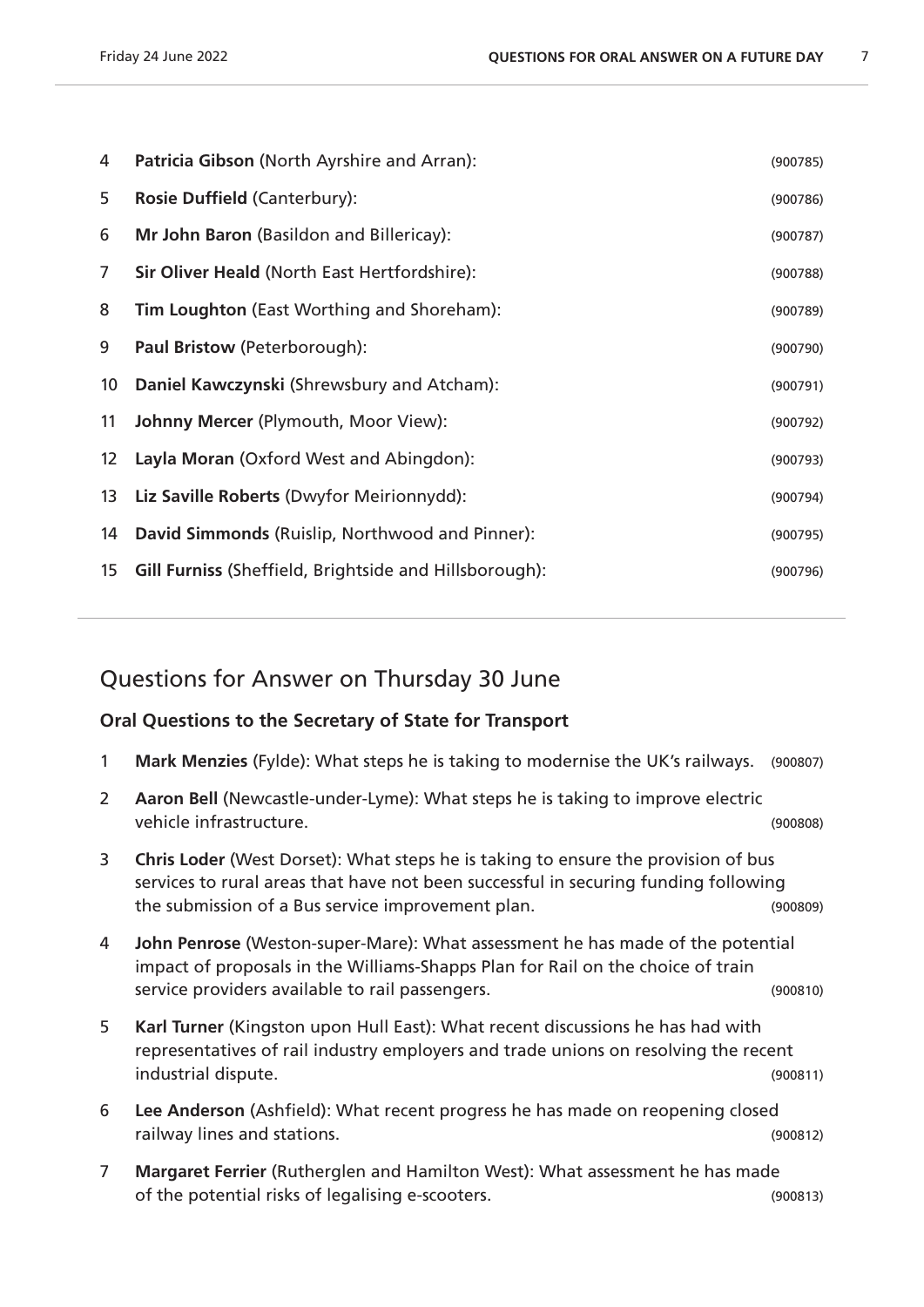| 8                 | Tim Loughton (East Worthing and Shoreham): What recent progress has been<br>made on developing options for the upgrade of the A27 between Shoreham and<br>Worthing.                                                                                                            | (900814) |
|-------------------|--------------------------------------------------------------------------------------------------------------------------------------------------------------------------------------------------------------------------------------------------------------------------------|----------|
| 9                 | Ian Levy (Blyth Valley): What recent progress he has made on reopening closed<br>railway lines and stations.                                                                                                                                                                   | (900815) |
| 10 <sup>°</sup>   | Caroline Ansell (Eastbourne): What steps he is taking to modernise the UK's<br>railways.                                                                                                                                                                                       | (900816) |
| 11                | Sarah Green (Chesham and Amersham): What support his Department is providing<br>to local authorities for the repair of potholes and road maintenance.                                                                                                                          | (900817) |
| $12 \overline{ }$ | Jacob Young (Redcar): What steps he is taking to expand intercity rail links<br>between London and the nations and regions of the UK.                                                                                                                                          | (900818) |
| 13                | Cherilyn Mackrory (Truro and Falmouth): What steps he has taken to support the<br>launch of rockets and satellites from the UK.                                                                                                                                                | (900819) |
| 14                | Mary Kelly Foy (City of Durham): What assessment he has made of the (a)<br>management and (b) specifications of the use of Automatic Route Setting on<br>railways.                                                                                                             | (900820) |
| 15                | Rachael Maskell (York Central): What steps he is taking to encourage a shift from<br>the use of cars to active travel.                                                                                                                                                         | (900821) |
| 16                | Mohammad Yasin (Bedford): What steps the Government is taking to reduce<br>petrol and diesel prices.                                                                                                                                                                           | (900822) |
| 17                | Marco Longhi (Dudley North): What assessment he has made of the economic<br>impact of the rail industrial action between 21 and 25 June 2022.                                                                                                                                  | (900823) |
| 18                | Theresa Villiers (Chipping Barnet): What steps he is taking to promote park-and-<br>ride schemes at rail and tube stations.                                                                                                                                                    | (900824) |
| 19                | Mark Fletcher (Bolsover): What steps his Department is taking to support UK<br>supply chains.                                                                                                                                                                                  | (900825) |
| 20                | Daniel Kawczynski (Shrewsbury and Atcham): What assessment he has made of<br>the potential impact of updating and improving the Shrewsbury-Black Country-<br>Birmingham railway line on employment, training and educational opportunities<br>for people in local communities. | (900826) |
| 21                | Jonathan Gullis (Stoke-on-Trent North): What recent progress he has made on<br>reopening closed railway lines and stations.                                                                                                                                                    | (900827) |
| 22                | Mr Gagan Mohindra (South West Hertfordshire): What assessment he has made of<br>the economic impact of the rail industrial action between 21 and 25 June 2022. (900828)                                                                                                        |          |
| 23                | Gareth Davies (Grantham and Stamford): What assessment he has made of the<br>economic impact of the rail industrial action between 21 and 25 June 2022.                                                                                                                        | (900829) |
|                   |                                                                                                                                                                                                                                                                                |          |